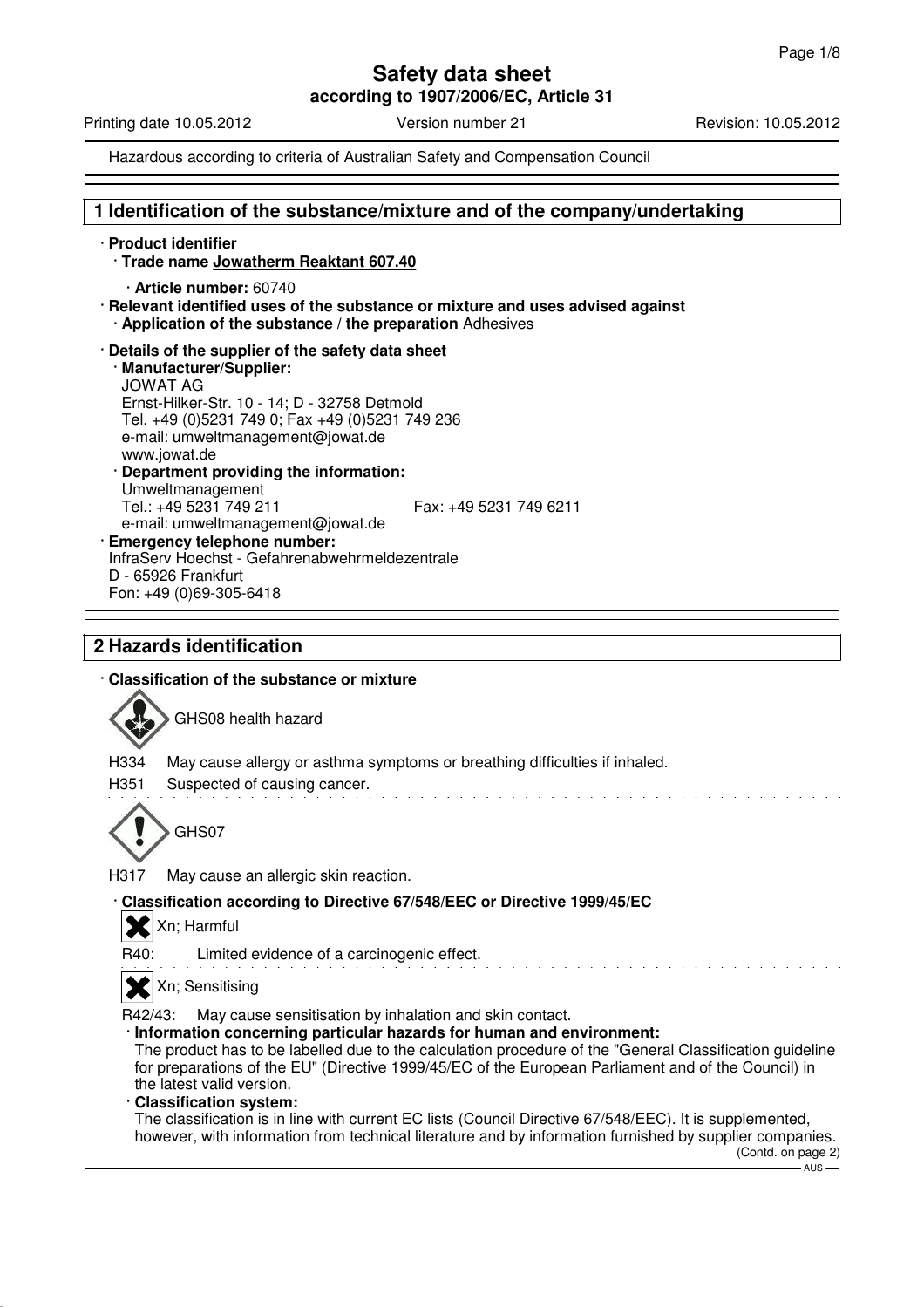**according to 1907/2006/EC, Article 31**

Printing date 10.05.2012 **Version number 21** Revision: 10.05.2012

## **Trade name Jowatherm Reaktant 607.40**

(Contd. from page 1)

# · **Label elements**

· **GHS label elements**

The product is classified and labelled according to the Globally Harmonized System (GHS).

· **Hazard pictograms**



GHS08

### · **Signal word** Danger

#### · **Hazard-determining components of labelling:**

diphenylmethane-2,4'-diisocyanate

### · **Hazard statements**

H334 May cause allergy or asthma symptoms or breathing difficulties if inhaled.

H317 May cause an allergic skin reaction.

H351 Suspected of causing cancer.

#### · **Precautionary statements**

P285 In case of inadequate ventilation wear respiratory protection.

P261 Avoid breathing dust/fume/gas/mist/vapours/spray.

- P280 Wear protective gloves/protective clothing/eye protection/face protection.
- P321 Specific treatment (see on this label).
- P405 Store locked up.

P501 Dispose of contents/container in accordance with local/regional/national/international regulations.

## · **Specific information on particular dangers for man and the environment**

# · **Safety phrases:**

- Do not breathe vapour.
- 36/37 Wear suitable protective clothing and gloves.<br>45 In case of accident or if you feel unwell, seek
- In case of accident or if you feel unwell, seek medical advice immediately (show the label where possible).

#### · **Other hazards**

#### · **Results of PBT and vPvB assessment**

- · **PBT:** Not applicable.
- · **vPvB:** Not applicable.

## **3 Composition/information on ingredients**

#### · **Chemical characterization: Mixtures**

· **Description:** Adhesive.

Polyurethane resin

#### · **Dangerous components:**

| 5873-54-1 diphenylmethane-2,4'-diisocyanate           | $2\%$ i |
|-------------------------------------------------------|---------|
| <b>IX</b> Xn R20-40-48/20; Xx Xn R42/43; Xi R36/37/38 |         |
| Carc. Cat. 3                                          |         |
| (◈ H334; H351; H373; ◈ H332; H315; H319; H317; H335   |         |
|                                                       |         |

### · **Additional information**

If any R-phrases (risk-phrases) are listed, please refer for the exact wording to section 16.

(Contd. on page 3)

- AUS -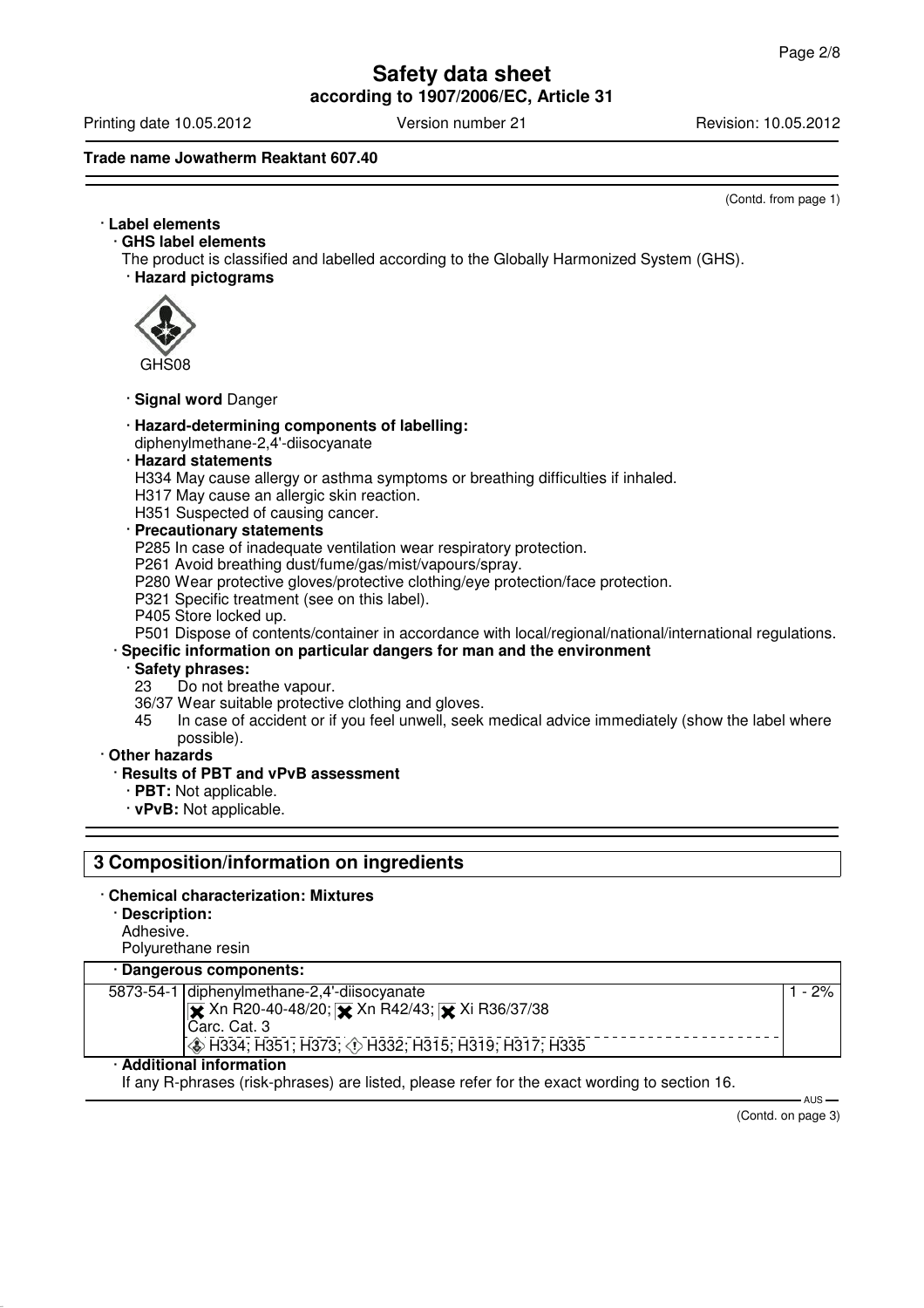**according to 1907/2006/EC, Article 31**

Printing date 10.05.2012 Version number 21 Revision: 10.05.2012

### **Trade name Jowatherm Reaktant 607.40**

(Contd. from page 2)

# **4 First aid measures**

#### · **Description of first aid measures**

#### · **After inhalation**

Supply fresh air and contact physician for safety reasons.

In case of unconsciousness bring patient into stable side position for transport.

· **After skin contact**

After contact with the molten product, cool rapidly with cold water.

Do not pull solidified product away from the skin.

- Seek medical treatment.
- · **After eye contact** Rinse opened eye for several minutes under running water.
- After swallowing In case of persistent symptoms consult physician.
- · **Most important symptoms and effects, both acute and delayed** Asthma attacks Allergic reactions
- · **Indication of any immediate medical attention and special treatment needed** No further relevant information available.

# **5 Firefighting measures**

- · **Extinguishing media**
	- · **Suitable extinguishing agents**

CO2, extinguishing powder or water jet. Fight larger fires with water jet or alcohol-resistant foam.

- · **Special hazards arising from the substance or mixture** No further relevant information available.
- · **Advice for firefighters**
	- · **Protective equipment:**

Wear self-contained breathing apparatus.

Do not inhale explosion gases or combustion gases.

# **6 Accidental release measures**

· **Personal precautions, protective equipment and emergency procedures** Wear protective clothing.

· **Environmental precautions:** No special measures required.

· **Methods and material for containment and cleaning up:** Dispose of contaminated material as waste according to item 13.

Collect mechanically.

Allow to solidify. Collect mechanically.

- Ensure adequate ventilation.
- **Reference to other sections**

See Section 7 for information on safe handling

See Section 8 for information on personal protection equipment.

See Section 13 for information on disposal.

# **7 Handling and storage**

# · **Precautions for safe handling**

Store in cool, dry place in tightly closed containers.

Ensure good ventilation/extraction system at the workplace.

Extractors are required on all machines used for thermal processing.

· **Information about protection against explosions and fires:** No special measures required.

(Contd. on page 4)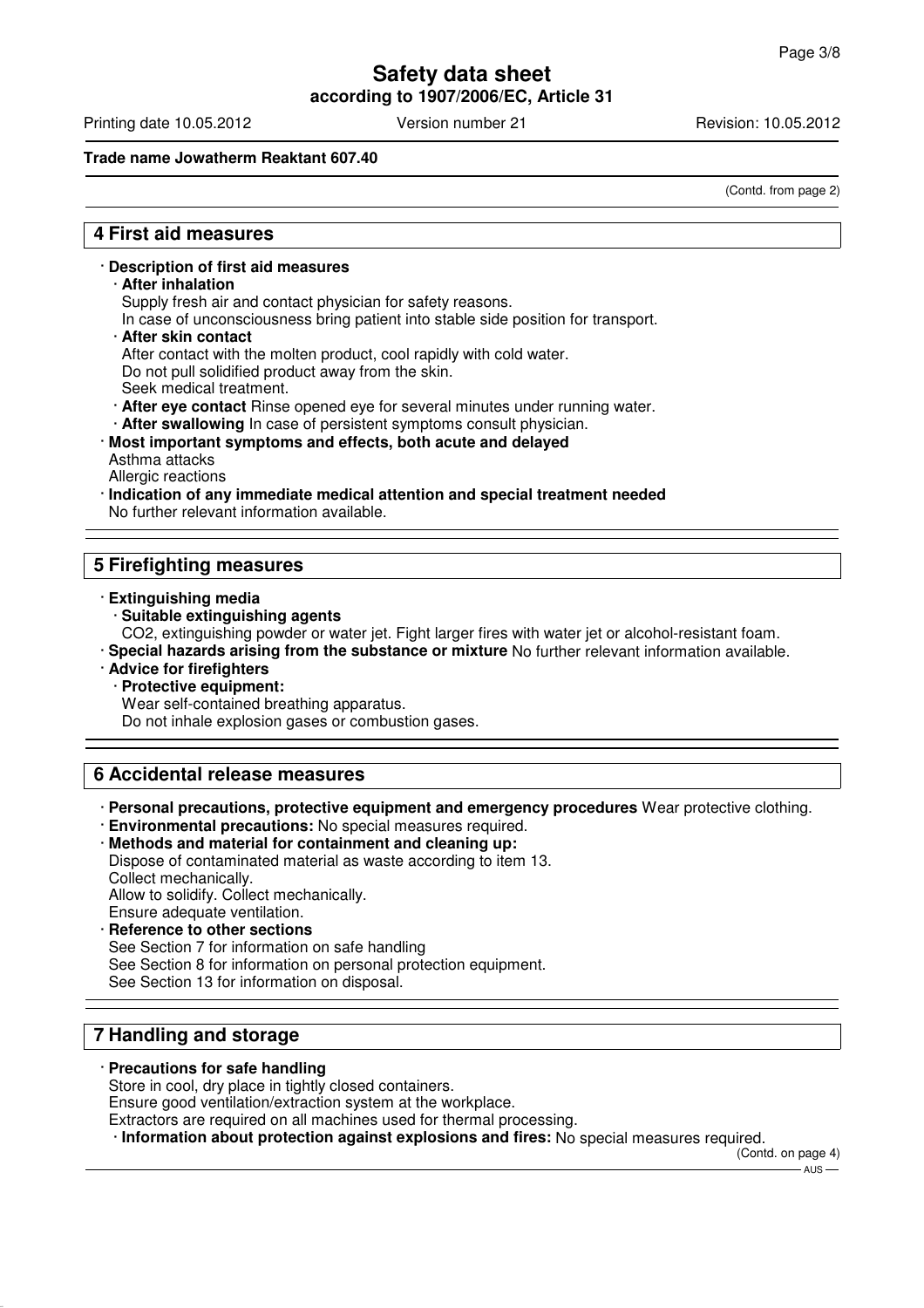**according to 1907/2006/EC, Article 31**

Printing date 10.05.2012 **Version number 21** Revision: 10.05.2012

**Trade name Jowatherm Reaktant 607.40**

(Contd. from page 3)

# · **Conditions for safe storage, including any incompatibilities**

- · **Storage**
	- · **Requirements to be met by storerooms and containers:** No special requirements.
	- · **Information about storage in one common storage facility:** Not required.
	- · **Further information about storage conditions:**
	- Store under dry conditions. Protect from humidity and keep away from water.

· **Storage class** 11

· **Specific end use(s)** No further relevant information available.

## **8 Exposure controls/personal protection**

· **Additional information about design of technical systems:** No further data; see item 7.

#### · **Control parameters**

## · **Components with critical values that require monitoring in the workplace:**

**5873-54-1 diphenylmethane-2,4'-diisocyanate**

NES Short-term value: 0.07 mg/m<sup>3</sup> Long-term value: 0.02 mg/m<sup>3</sup> Sen

#### · **derived no-effect level (DNELs)**

| · Worker                                                                                |                                      |  |                                                 |
|-----------------------------------------------------------------------------------------|--------------------------------------|--|-------------------------------------------------|
| 5873-54-1 diphenylmethane-2,4'-diisocyanate                                             |                                      |  |                                                 |
| Dermal                                                                                  | DNEL w                               |  | 50 mg/kg bw/day (acute, systemic effects)       |
|                                                                                         |                                      |  | (long-term, systemic effects)                   |
|                                                                                         |                                      |  | DNEL w local 28.7 mg/cm2 (acute, local effects) |
|                                                                                         |                                      |  | (long-term, local effects)                      |
| Inhalative DNEL w                                                                       |                                      |  | 0.1 mg/m3 (acute, local effects)                |
|                                                                                         |                                      |  | 0.1 mg/m3 (acute, systemic effects)             |
|                                                                                         |                                      |  | 0.05 mg/m3 (long-term, local effects)           |
|                                                                                         |                                      |  | 0.05 mg/m3 (long-term, systemic effects)        |
| · predicted no-effect concentration (PNECs)                                             |                                      |  |                                                 |
| 5873-54-1 diphenylmethane-2,4'-diisocyanate                                             |                                      |  |                                                 |
|                                                                                         | PNEC sediment (sediment, freshwater) |  |                                                 |
| (sediment, marine water)                                                                |                                      |  |                                                 |
| PNEC soil                                                                               |                                      |  | $> 1$ mg/kg (soil)                              |
| <b>PNEC</b> water                                                                       |                                      |  | > 1 mg/l (freshwater)                           |
|                                                                                         |                                      |  | $> 0.1$ mg/l (marine water)                     |
| > 1 mg/l (STP (sewage treatment plant))                                                 |                                      |  |                                                 |
| <b>CAS No. Designation of material</b><br>% Type Value Unit                             |                                      |  |                                                 |
| · Additional Occupational Exposure Limit Values for possible hazards during processing: |                                      |  |                                                 |
| 101-68-8 4,4'-methylenediphenyl diisocyanate                                            |                                      |  |                                                 |
| NES Short-term value: $0.07 \text{ mg/m}^3$                                             |                                      |  |                                                 |

Long-term value: 0.02 mg/m<sup>3</sup> Sen

· **Additional information:** The lists that were valid during the compilation were used as basis.

#### · **Exposure controls**

· **Additional information about design of technical systems:** No further data; see item 7.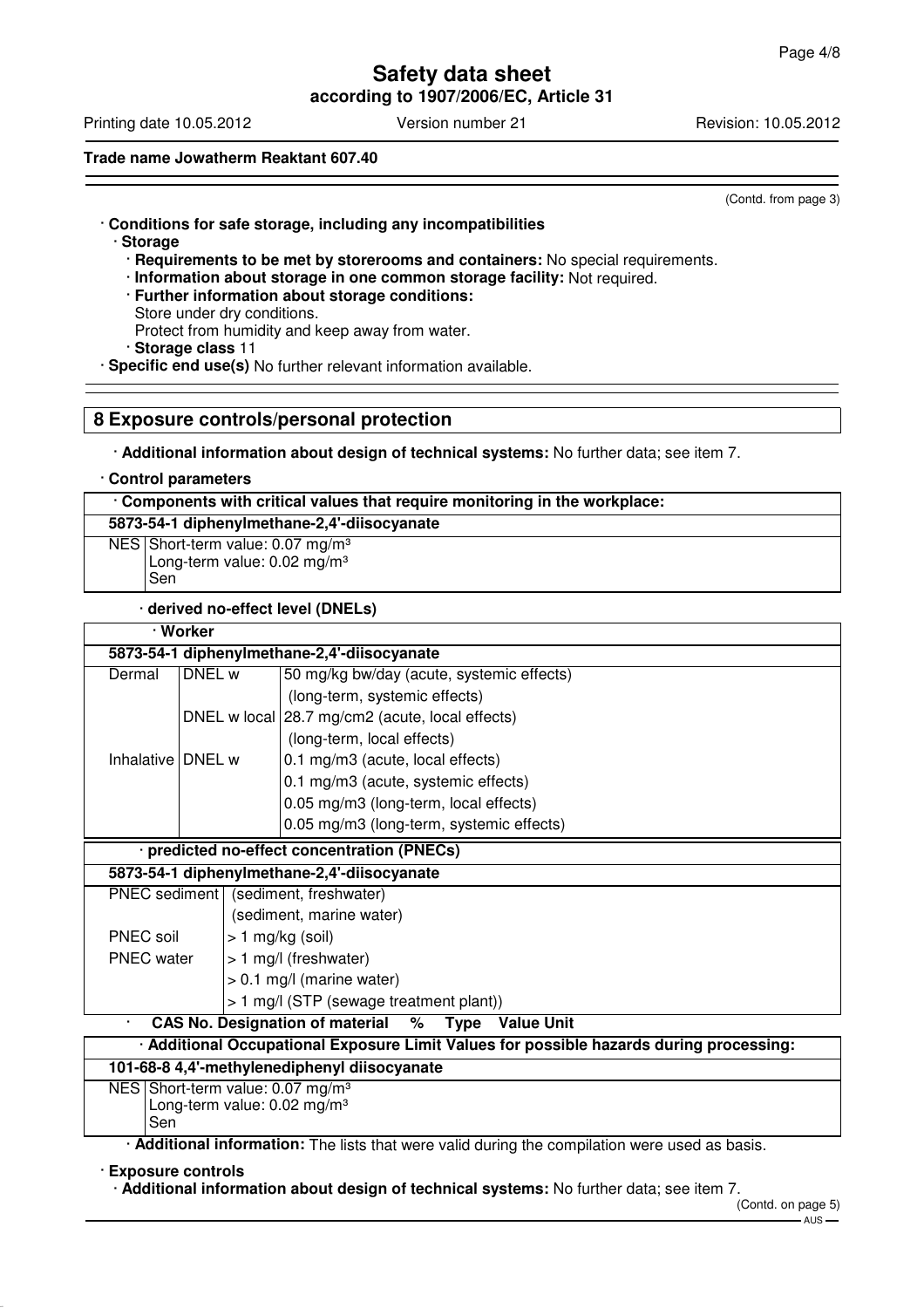**according to 1907/2006/EC, Article 31**

Printing date 10.05.2012 Version number 21 Revision: 10.05.2012

## **Trade name Jowatherm Reaktant 607.40**

(Contd. from page 4)

#### · **Personal protective equipment** · **General protective and hygienic measures** Standard precautionary measures for handling chemicals are to be observed. Keep away from food, beverages and animal feed. Instantly remove any soiled and impregnated garments. Wash hands during breaks and at the end of work. Do not inhale gases / fumes / aerosols. Avoid skin contact with the liquefied material. · **Breathing equipment:** Use breathing protection in case of insufficient ventilation. Filter A/B/P2. Short term filter device: Filter P2. · **Protection of hands:** Heat resistant gloves · **Material of gloves** Leather gloves Strong gloves

· **Penetration time of glove material** No special requirements.

· **Eye protection:** Safety glasses recommended during refilling.

| 9 Physical and chemical properties                                                                |                                                  |  |
|---------------------------------------------------------------------------------------------------|--------------------------------------------------|--|
| · Information on basic physical and chemical properties<br>· General Information<br>· Appearance: |                                                  |  |
| $\cdot$ Form:                                                                                     | Solid.                                           |  |
| · Colour:                                                                                         | According to product specification               |  |
| $\cdot$ Smell:                                                                                    | Characteristic                                   |  |
| · Odour threshold:                                                                                | Not determined.                                  |  |
| · pH-value:                                                                                       | Not applicable.                                  |  |
| Change in condition<br>· Melting point/Melting range:<br>· Boiling point/Boiling range:           | Not determined<br>$>300^{\circ}C$                |  |
| · Flash point:                                                                                    | $>220^{\circ}$ C                                 |  |
| · Inflammability (solid, gaseous)                                                                 | Not determined.                                  |  |
| · Ignition temperature:                                                                           | 450 °C                                           |  |
| · Decomposition temperature:                                                                      | $>220$ °C                                        |  |
| · Spontaneous combustion:                                                                         | Product does not undergo spontaneous combustion. |  |
| Danger of explosion:                                                                              | Product is not explosive.                        |  |
| Critical values for explosion:                                                                    |                                                  |  |
| · Lower:                                                                                          | Not determined.                                  |  |
| · Upper:                                                                                          | Not determined.                                  |  |
| · Vapour pressure at 20 °C:                                                                       | $0.2$ hPa                                        |  |
| Density at 20 °C                                                                                  | $1.3$ g/cm <sup>3</sup>                          |  |
| · Relative density                                                                                | Not determined.                                  |  |
| · Vapour density                                                                                  | Not applicable.                                  |  |
| · Evaporation rate                                                                                | Not applicable.                                  |  |
|                                                                                                   | (Contd. on page 6)                               |  |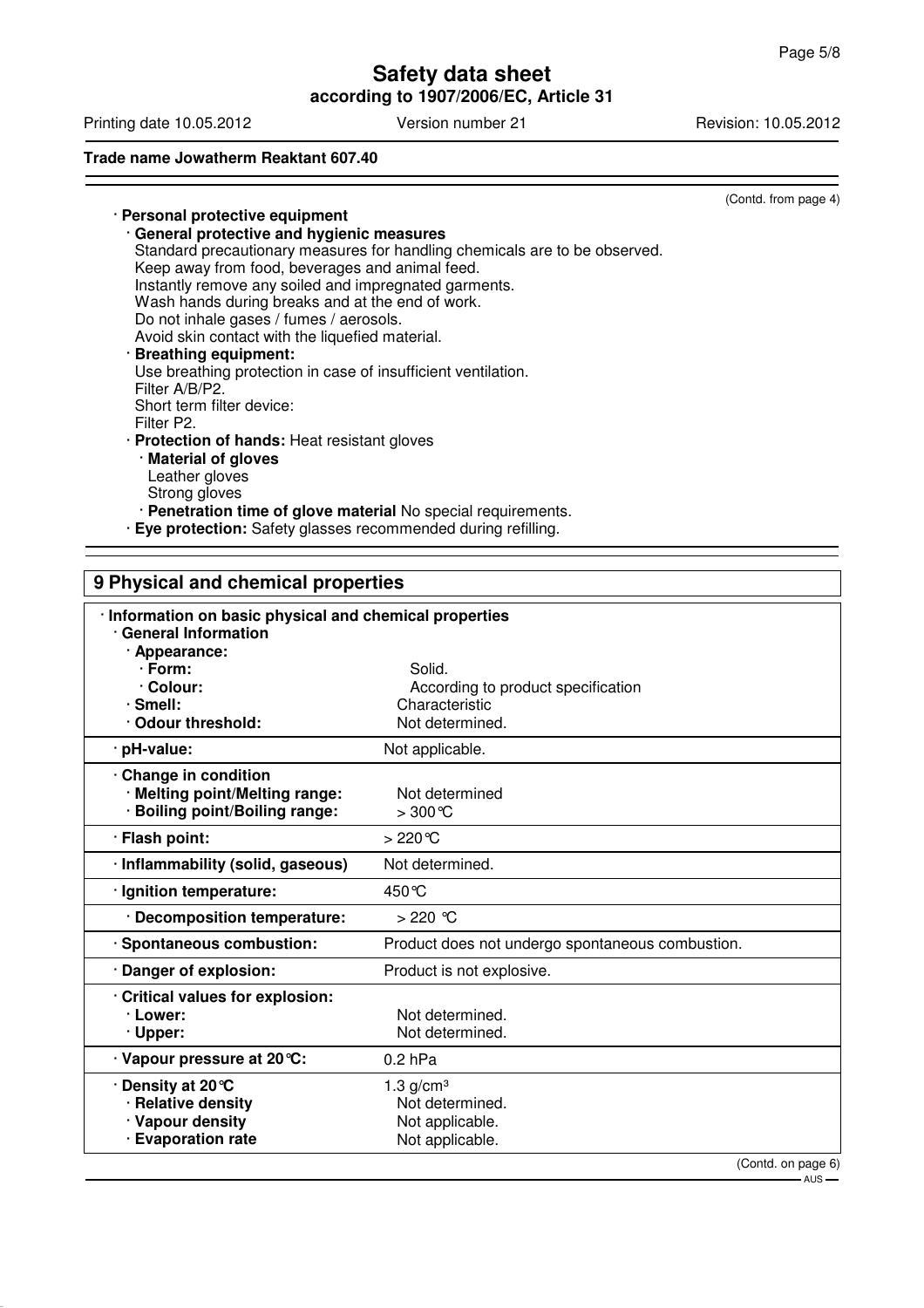# **Safety data sheet according to 1907/2006/EC, Article 31**

Printing date 10.05.2012 **Version number 21** Revision: 10.05.2012

**Trade name Jowatherm Reaktant 607.40**

|                                                         |                                                      | (Contd. from page 5) |
|---------------------------------------------------------|------------------------------------------------------|----------------------|
| · Solubility in / Miscibility with<br>· Water:          | Unsoluble                                            |                      |
| · distribution ratio (n-octanol/water): Not determined. |                                                      |                      |
| · Viscosity:<br>dynamic:<br>· kinematic:                | Not applicable.<br>Not applicable.                   |                      |
| · Solvent content:<br>Organic solvents:                 | $0.0 \%$                                             |                      |
| · Solid content:<br>Other information                   | 100.0%<br>No further relevant information available. |                      |

# **10 Stability and reactivity**

#### · **Reactivity**

#### · **Chemical stability**

- · **Thermal decomposition / conditions to be avoided:** No decomposition if used according to specifications. To avoid thermal decomposition do not overheat.
- · **Possibility of hazardous reactions** Toxic fumes may be released if heated above the decomposition point Reacts with water Reacts with moist air
- · **Conditions to avoid** No further relevant information available.
- · **Incompatible materials:** No further relevant information available.
- · **Hazardous decomposition products:** Nitrous vitriol gases Isocyanate

# **11 Toxicological information**

#### · **Information on toxicological effects**

· **Acute toxicity:**

| . LD/LC50 values that are relevant for classification: |  |                                                                  |
|--------------------------------------------------------|--|------------------------------------------------------------------|
| 5873-54-1 diphenylmethane-2,4'-diisocyanate            |  |                                                                  |
| Oral                                                   |  | $ LD50 \text{ oral}  > 2000 \text{ mg/kg (rat)}$                 |
|                                                        |  | Dermal   LD50 dermal   (rabbit) (OECD 404)                       |
|                                                        |  | Inhalative $ LC50/4 h $   387 mg/l (rat) (OECD 403; als Aerosol) |
| . Dalassan taalksaksikkiseks                           |  |                                                                  |

#### · **Primary irritant effect:**

· **to the skin:** No irritant effect.

· **to the eye:** No irritant effect.

# · **Sensitization:**

Sensitization possible by inhalation.

Sensitization possible by skin contact.

# · **Additional toxicological information:**

The product shows the following dangers according to the calculation method of the General EC Classification Guidelines for Preparations (Directive 1999/45/EC of the European Parliament and of the Council) as issued in the latest version: **Harmful** 

> (Contd. on page 7)  $-$  AUS -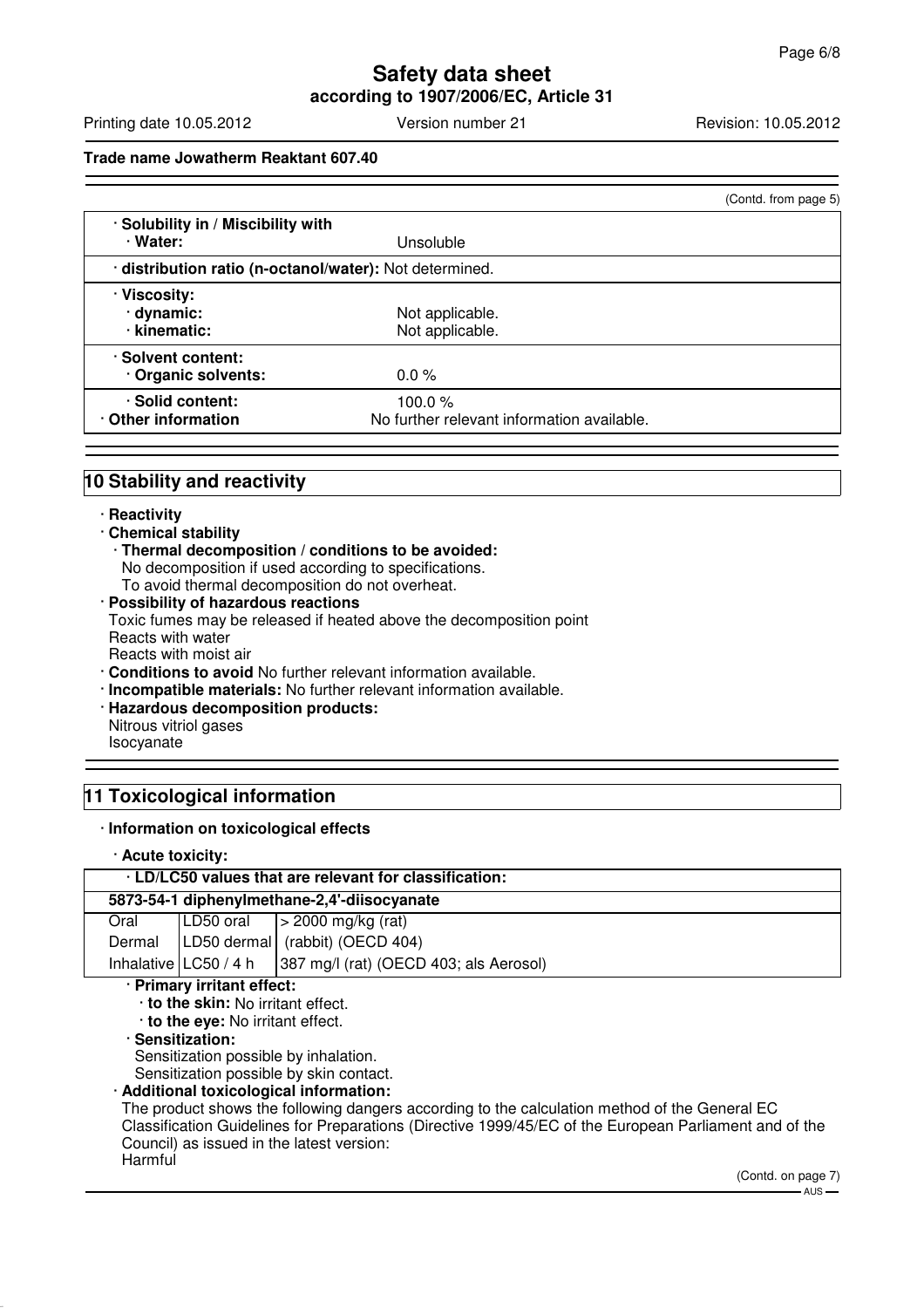**according to 1907/2006/EC, Article 31**

Printing date 10.05.2012 **Version number 21** Revision: 10.05.2012

## **Trade name Jowatherm Reaktant 607.40**

Irritant

(Contd. from page 6)

# **12 Ecological information**

#### · **Toxicity**

| · Aquatic toxicity:                         |                                                                 |  |
|---------------------------------------------|-----------------------------------------------------------------|--|
| 5873-54-1 diphenylmethane-2,4'-diisocyanate |                                                                 |  |
|                                             | $EC50 / 24 h$   > 1000 mg/l (daphnia magna) (OECD 202)          |  |
|                                             | $EC50 / 3 h$   > 100 mg/l (activated sludge) (OECD 209)         |  |
|                                             | EC50 / 72 h $ >$ 1640 mg/l (scenedesmus subspicatus) (OECD 201) |  |
| LC0                                         | > 1000 mg/l (brachydanio rerio)                                 |  |
|                                             | LC50 / 96 h $ >$ 1000 mg/l (brachydanio rerio)                  |  |
|                                             |                                                                 |  |

· **Persistence and degradability** No further relevant information available.

· **Bioaccumulative potential** No further relevant information available.

· **Mobility in soil** No further relevant information available.

· **Additional ecological information:**

#### · **General notes:**

Water hazard class 1 (Self-assessment): slightly hazardous for water.

Do not allow the product to reach ground water, open water or the sewer system, undiluted or in large quantites.

#### · **Results of PBT and vPvB assessment**

- · **PBT:** Not applicable.
- · **vPvB:** Not applicable.

· **Other adverse effects** No further relevant information available.

# **13 Disposal considerations**

### · **Waste treatment methods**

· **Recommendation** Smaller quantities can be disposed with household garbage.

## · **European waste catalogue**

08 04 10 waste adhesives and sealants other than those mentioned in 08 04 09

#### · **Uncleaned containers/packaging material:**

· **Recommendation:** Dispose of packaging according to regulations on the disposal of packagings.

# **14 Transport information**

| · UN-Number<br>· ADR, ADN, IMDG, IATA               | not applicable |            |
|-----------------------------------------------------|----------------|------------|
| · UN proper shipping name<br>· ADR, ADN, IMDG, IATA | not applicable |            |
| · Transport hazard class(es)                        |                |            |
| · ADR, ADN, IMDG, IATA<br>· Class                   | not applicable |            |
| · Packing group<br>· ADR, IMDG, IATA                | not applicable |            |
|                                                     |                | (Contdonn) |